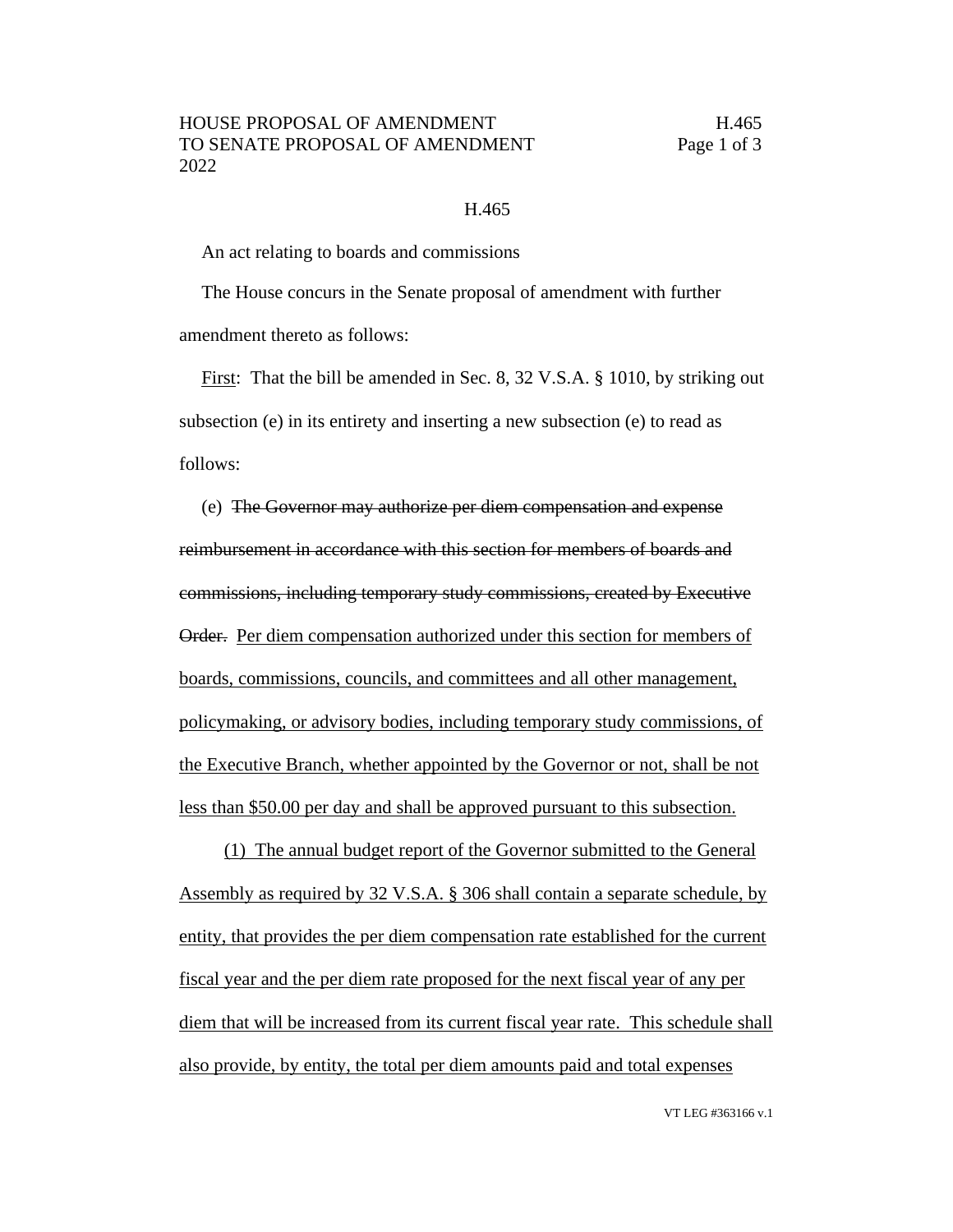reimbursed for all members of the entity in the most recently ended fiscal year. Prior to submitting this schedule, the Governor shall consult with each elective officer or State officer who administers per diems that are not funded by the General Fund.

(2) In the annual budget documentation submitted to the House and Senate Committees on Appropriations, any agency or department that administers funds for a board, commission, council, and committee and all other management, policymaking, or advisory bodies, including temporary study commissions, shall provide a list of the entities and the current and projected per diem rate and expense reimbursement for each entity. The agency or department shall include within its annual budget documentation the justification for any current or projected per diem rate that is greater than \$50.00, including the justification for authorizing a per diem rate of greater than \$50.00 for a board, commission, council, or committee created by executive order pursuant to subsection (g) of this section.

Second: By striking out Sec. 9, Department of Finance and Management; fiscal year 2024; per diem maximum; report, in its entirety and inserting in lieu thereof a new section to be Sec. 9 to read as follows:

Sec. 9. FISCAL YEAR 2024; SUNSET ADVISORY COMMISSION; PER DIEM MAXIMUM; REPORT